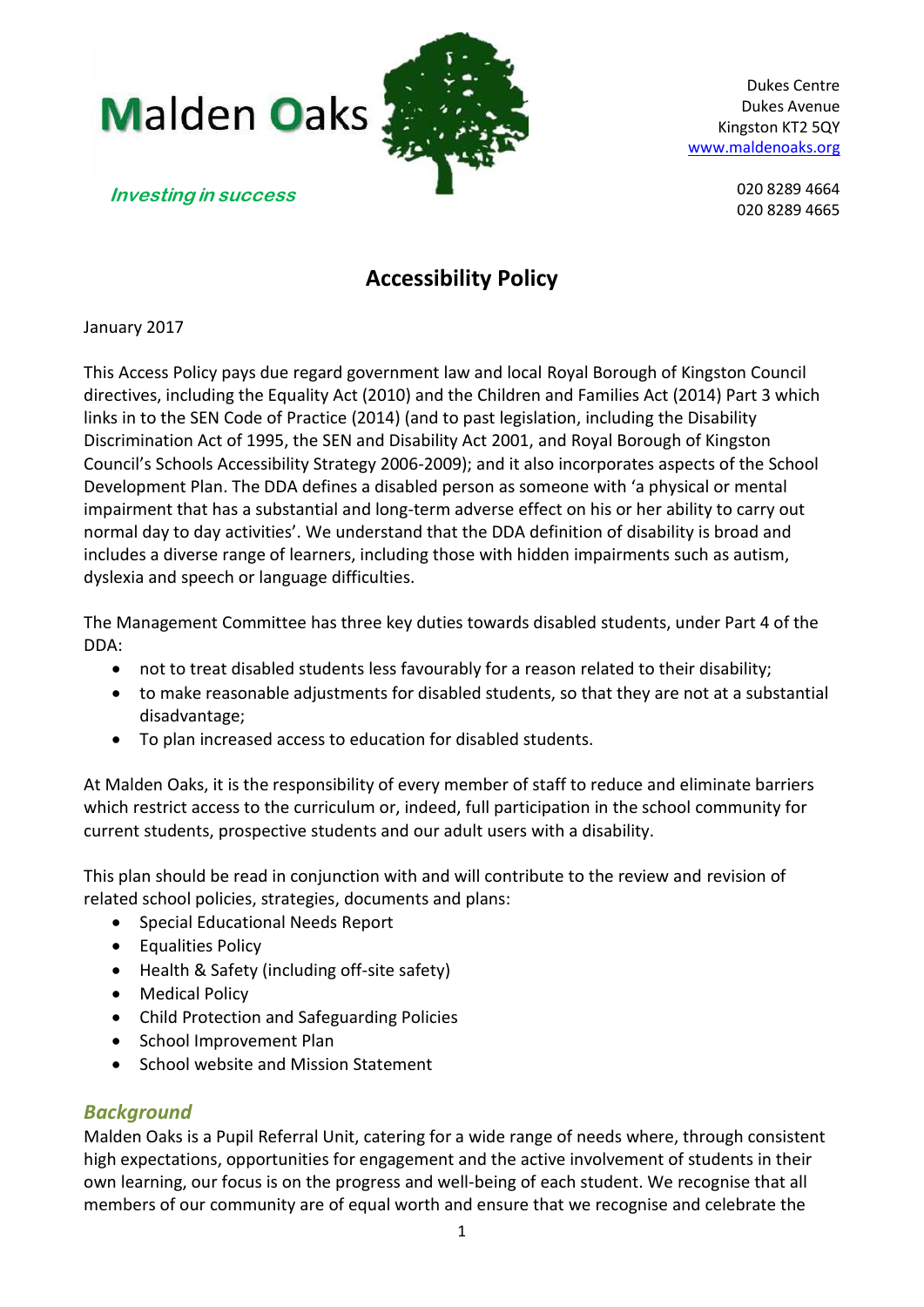**Malden Oaks** 



**Investing in success**

Dukes Centre Dukes Avenue Kingston KT2 5QY [www.maldenoaks.org](http://www.maldenoaks.org/)

> 020 8289 4664 020 8289 4665

differences that exist amongst us, that we treat all people fairly and that we strive to eliminate discrimination, wherever it exists.

As a whole school policy, equality applies to all members of the school community, learners, parents/guardians, staff and Management Committee Members. Our school community aims to enable all our young people to:

- become successful learners who enjoy learning, make progress and achieve;
- be confident individuals who are able to live a safe, healthy and fulfilling life;
- be active and responsible citizens who make a positive contribution to the wellbeing of present and future generations.

## *Role of Key Personnel*

## Management Committee

The Management Committe monitor and review the SEND policy and the Accessibility Plan on a regular basis, which must be at least annually. They ensure the School's inclusion of students with disabilities meets all aspects of the law.

## $\triangleright$  The School Leadership Team

The Headteacher and other members of the School Leadership Team ensure that all policies, practices, protocols and provision have regard to the Disability Equality Duty and the Equality Act of 2010, which extends protection from discrimination to people with what are termed, 'protected characteristics' in almost every area of life. The Headteacher and SENCO are responsible for ensuring the implementation of these policies and the full development of a strong ethos of inclusion, within all aspects of the life of the school.

## $\triangleright$  All Staff

It is the duty of all staff and everyone working in the school to implement the policies and continue to develop inclusive practices.

This **Accessibility Policy** is divided into four sections:

## **Section 1: Access to the Curriculum** - for students

**Section 2: Access to Pastoral Support** - includes the principles of past local and national initiatives, including 'Every Child Matters' (ECM) and aspects of the 'Social and Emotional Aspects of Learning' (SEAL) - for staff, parents and students

**Section 3: Site Accessibility** - for staff, parents, students and the community

**Section 4: Access to Information** - for staff, parents, students and the community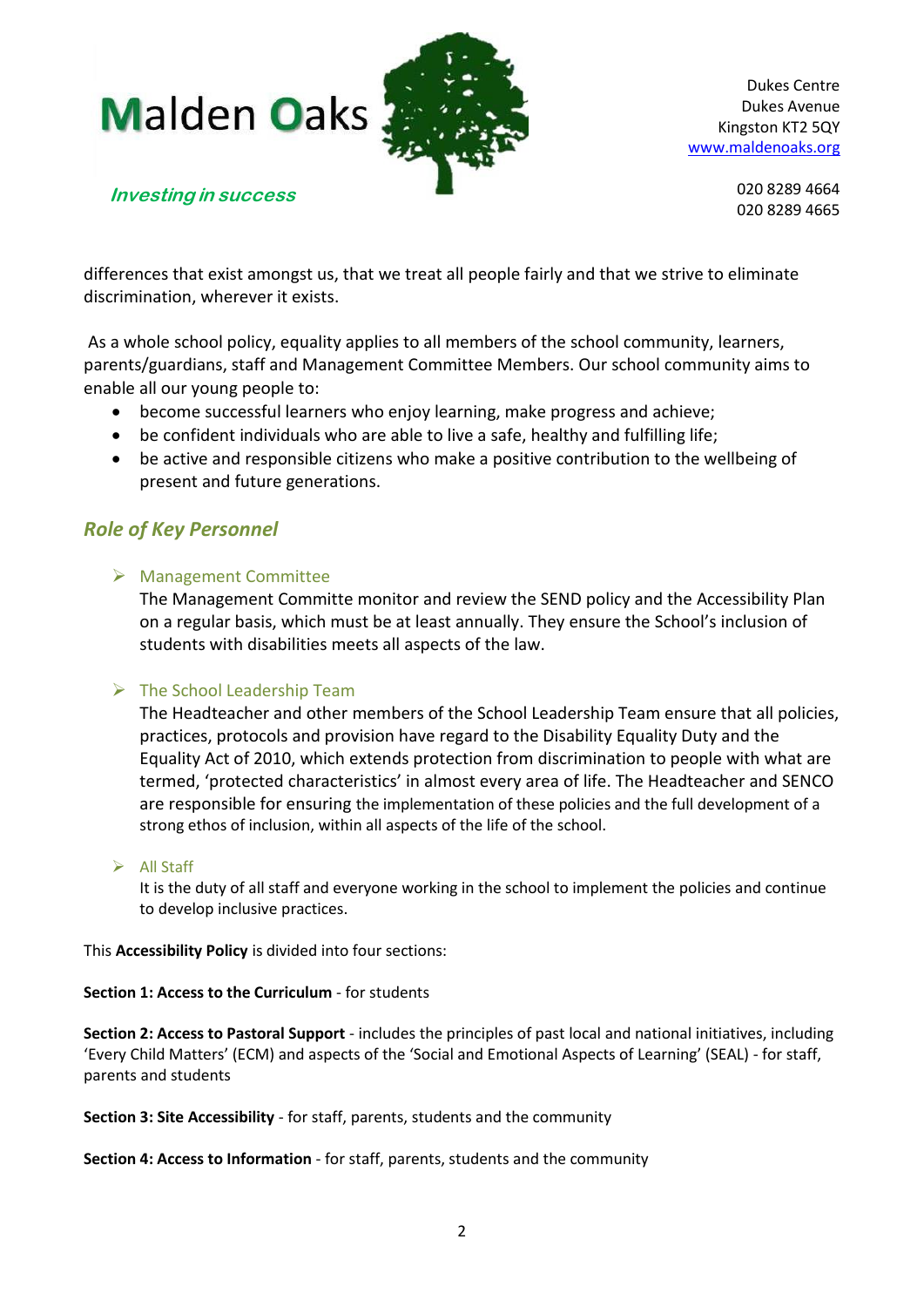

> 020 8289 4664 020 8289 4665

**Investing in success**

## **Section 1: Access to the curriculum**

Responsibility for this section of the Access Plan lies jointly with the Headteacher/SENCo and the Deputy Headteachers. Despite our small size we are committed to offering a broad and balanced curriculum which currently includes 16 GCSE subjects to allow students a broad choice and the opportunity to develop their interests. As well as engaging in the formal taught curriculum, students are also encouraged to develop in other areas with an extensive and inspiring [outdoor](http://maldenoaks.org/curriculum/) and activity [programme.](http://maldenoaks.org/curriculum/) Supporting our students in developing positive relationships, self-confidence, resilience, creativity and [British](http://maldenoaks.org/wp-content/uploads/2015/07/British-values.pptx) values is crucial to our ethos.

Staff respond to our students' diverse learning needs, ensuring that classes and activities are differentiated to ensure that the contents is accessible to all students. We encourage all students to be fully involved in all aspects of school life and ensure that any potential barriers that are identified are overcome. This is often achieved through collaboration with a variety of stakeholders; students, parents, staff and other professionals. Students are actively encouraged to participate in Student Voice activities.

Malden Oaks is committed to providing, for all students, the best possible environment for learning and to offer a curriculum that give all students a sense of achievement and thereby help them to develop confidence and self-esteem.

The school provides all students with a curriculum that is differentiated and adjusted to meet the needs of individual students and their preferred learning styles; and endorses the key principles in the National curriculum framework, which underpin the development of a more inclusive curriculum:

- setting suitable learning challenges
- responding to students' diverse learning needs
- overcoming potential barriers to learning and assessment for individuals and groups of students.

Staff work hard to meet the needs of all students with regards to accessing the curriculum and are supported by the Senior Leadership Team all aspects of school life. Each student is viewed as an individual, supported in their progress towards as fully as independent and achieving future, as possible.

## **Temporary and Permanent Needs of Students**

Existing and emerging health needs of existing students are closely monitored and arrangements for individualised support are developed in consultation with their parents and medical or other appropriate professionals. Short term mobility needs are considered and guidance and help given as appropriate.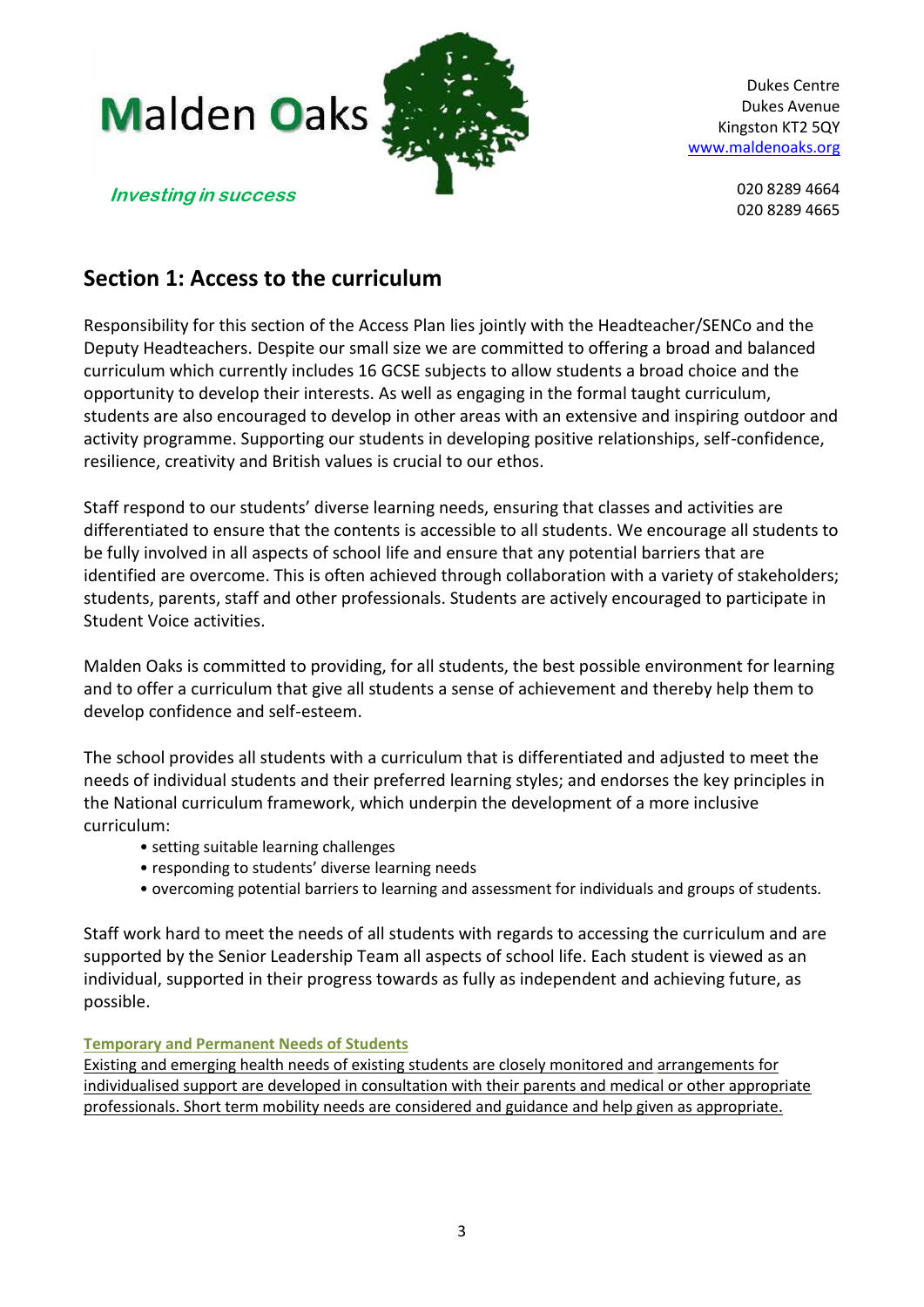

> 020 8289 4664 020 8289 4665

## **Section 2: Access to Pastoral support**

The lead teacher monitoring this section of the Access Plan is the Deputy Headteacher (Student Welfare), working with the Pastoral team, tutors, Social Services and School Health Nurse and Health Link Worker. Outside professionals, such as the Educational Psychologist (EP), Multi-Agency Safeguarding Hub (MASH) and Child & Adolescent Mental Health Service (CAMHS), who support the School, contribute additionally to this work.

Pastoral support enshrines the principles of Every Child Matters and aspects of the Social and Emotional Aspects of Learning (SEAL) agenda. Students across the Key Stages have access to appropriate pastoral support dependent on their age and specific needs.

The School's various separate policies contribute to supporting these aims:

**Attendance Policy Drugs Policy Policy on supporting students with medical conditions in School Behaviour Policy Safeguarding & Child Protection Policy Special Educational Needs Report Principal features of Malden Oaks School are:** 

- Three Designated Child Protection staff on site, with developed links to Social Services and AFC local education authority teams
- Looked After Children are identified and monitored (linked to professionals and following guidelines)
- Children who act as 'Young Carers' are identified and monitored (linked to professionals).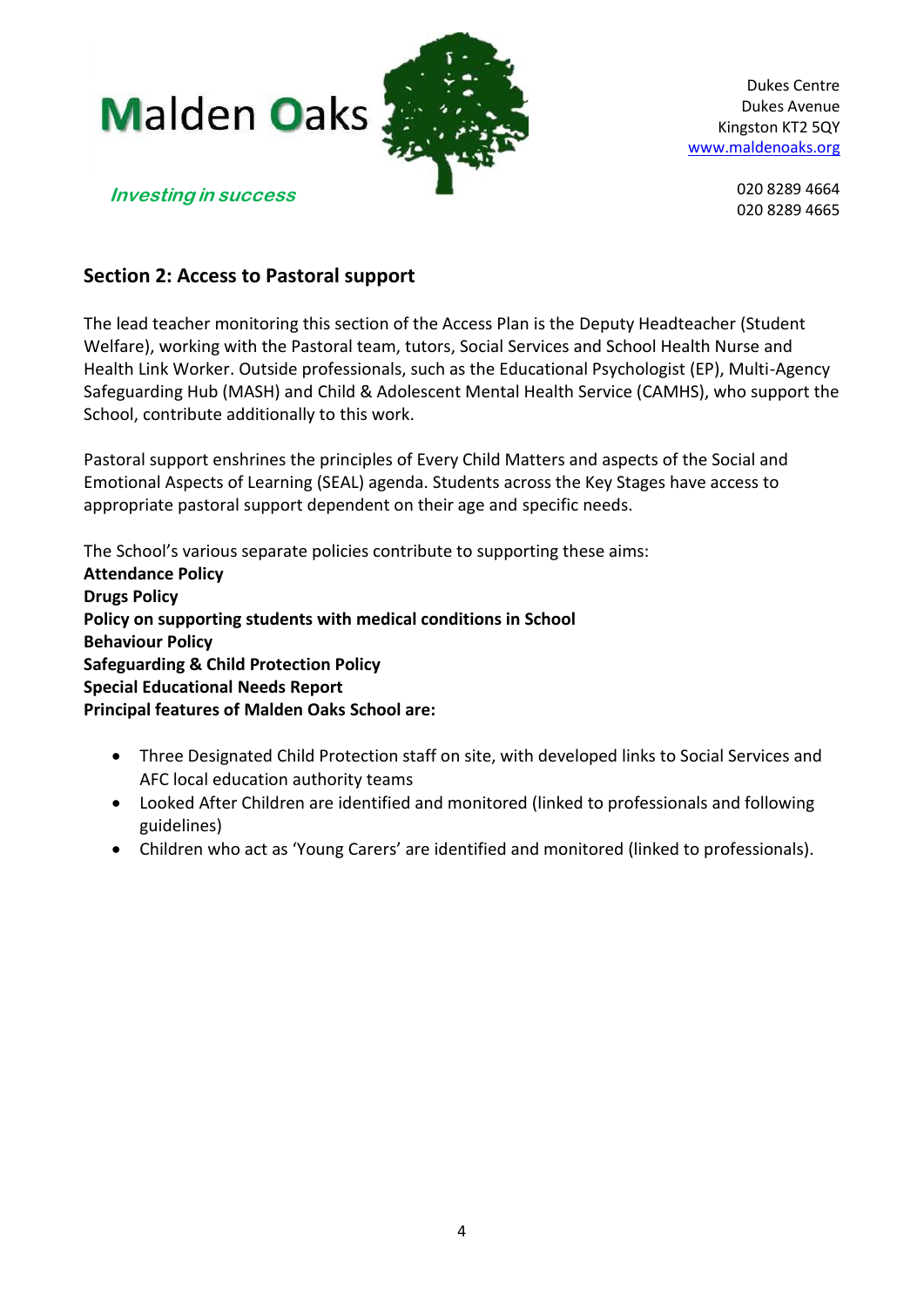



**Investing in success**

020 8289 4664 020 8289 4665

- Student Passports monitor and support students
- Induction programmes supports the transfer of students into the school
- Students have access to the School Nurse –drop-in health care provision for students of all ages if offered (This service is confidential for students and school staff are not normally informed of who has attended.) Students can also request an individual appointment with the School Health Link Worker or School Health Nurse.
- Links to GPs and local NHS mental health services (CAHMS) closely informs support for specific students / work generally in supporting students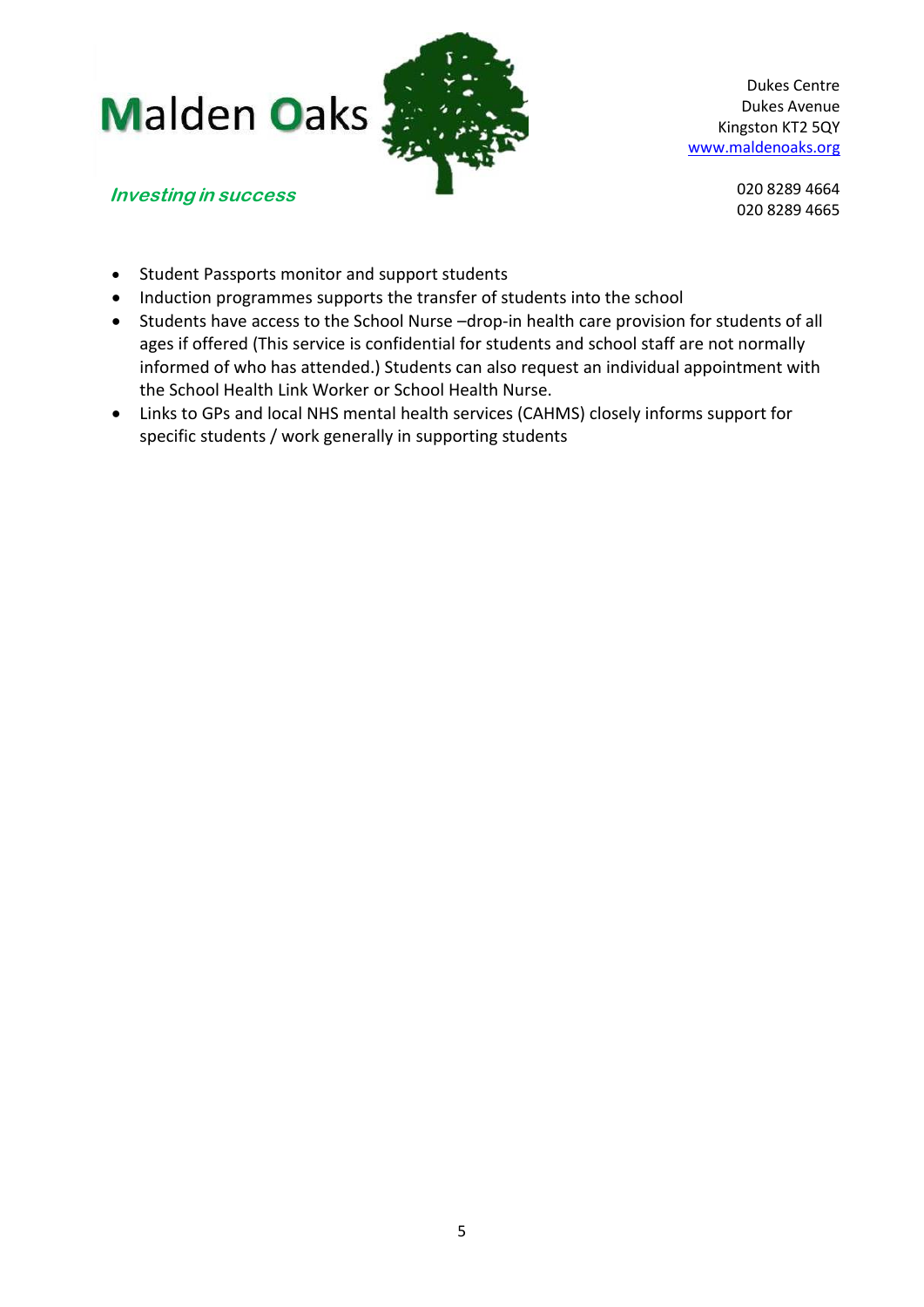

> 020 8289 4664 020 8289 4665

## **Section 3: Site Accessibility**

Responsibility for this section of the Access Plan lies jointly with the Headteacher/SENCo and the School Business &Premises Manager, with contributions from a range of professionals supporting the school and from individuals within the school.

Students, staff, parents and visitors to the school on both sites have an equality of opportunity to access the curriculum and we aim to make all areas of the site accessible where possible. Where buildings cannot be adapted, changes will be made to the curriculum -typically this will mean re-rooming to accessible accommodation.

The following policies support these aims:

- **Critical Incident Plan**
- **Equality Policy**
- **Facilities Development Plan**, within the **School Development Plan**
- **Fire Risk Assessments**
- **Health and Safety Policy**

The School Business Manager also conducts a [Access Audit](file:///C:/Users/stao/AppData/Local/Microsoft/Windows/Temporary%20Internet%20Files/Content.Outlook/5352I26L/Access%20Audit%20DRAFT%202017.docx) as part of monitoring this plan.

## **Principal features of Malden Oaks School are:**

- health and safety issues identified and addressed on a continuous basis by a range of people within school - including The Health, Safety & Welfare Committee, teachers (activities, classrooms) and the School Business & Premises Manager (common areas). The SLT are responsible for reviewing these procedures and activities
- risk assessments are written principally for two purposes: for activities and for groups of students; and for specific students (as generic for their time in school, and/or for specific activities, or to take into account their specific disability)
- risk assessments identify evacuation procedures for individual students whose movements are compromised by their disability (PEEPS)
- the medical condition of students affecting health and safety and site accessibility, compiled as a separate document by the SENCO, is circulated to staff in school on a need to know basis
- the medical conditions of staff affecting health and safety and site accessibility are known on a need to know basis by the Headteacher and related staff
- the SENCO has the responsibility for ensuring that identified SEN students access all areas of the site within the health and safety guidelines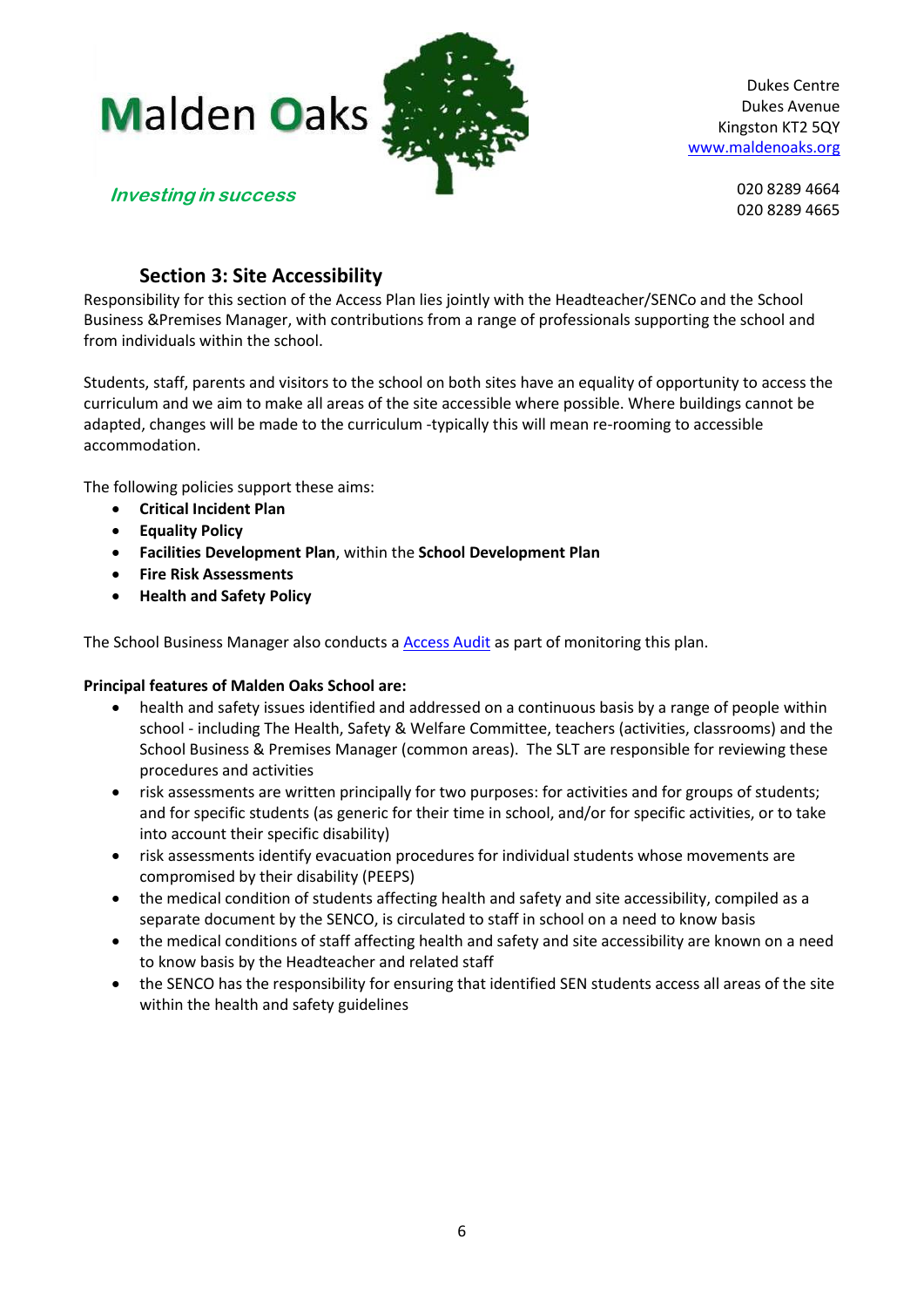

> 020 8289 4664 020 8289 4665

## **Investing in success**

**Section 4: Access to Information** 

This section of the Access Plan is monitored by the School Business Manager, with support from the school's administration team. The school liaises with the Local Authority and the Information Commissioners Office to ensure compliance with statutes. Our aim is to ensure that students, parents, staff and visitors have access to the information that they need, with due regard to confidentiality.

## **Purpose of this policy:**

This policy supports the legislative framework for responding to requests for information under the statutory access regimes established by:

- the Freedom of Information Act (FOIA)
- the Data Protection Act (DPA)
- the Disability Discrimination Act
- the Equality Act (2010)
- and other legislation that provides a right of access

In addition the School has its own policies on Data Protection and Complaints.

## **Responses to requests for information (please see full details within our [Freedom of Information](http://maldenoaks.org/wp-content/uploads/2014/08/Freedom-Of-Information-2016-AGREED.pdf)  [publication scheme\)](http://maldenoaks.org/wp-content/uploads/2014/08/Freedom-Of-Information-2016-AGREED.pdf)**

- Relevant documents are posted on, and may be downloaded from, the school's web site or hard copies may be requested at a small charge.
- Parents/students may request copies of student record files, including paper and electronic files. A small charge will be levied for administration and photocopying charges.
- Parents/students may not be given access to records which contain information on other staff/students which would breach our Data Protection Policy and/or the Data Protection Act
- All requests for information should be made, preferably in writing, to the Headteacher.
- Any complaints should be addressed through the School's Complaints Procedure, available to view via the school website.

## **Information provided by the school**

## **Students have access to information by:**

- the regular reporting of students' progress by review reports from teachers
- feedback from their subject teachers (verbal and written) relating to their work completed in class, including at Review evenings
- reviews from enhanced monitoring through Student Passports, Review Meetings and TAC Meetings
- the SEN review process
- representation on/by the Student Council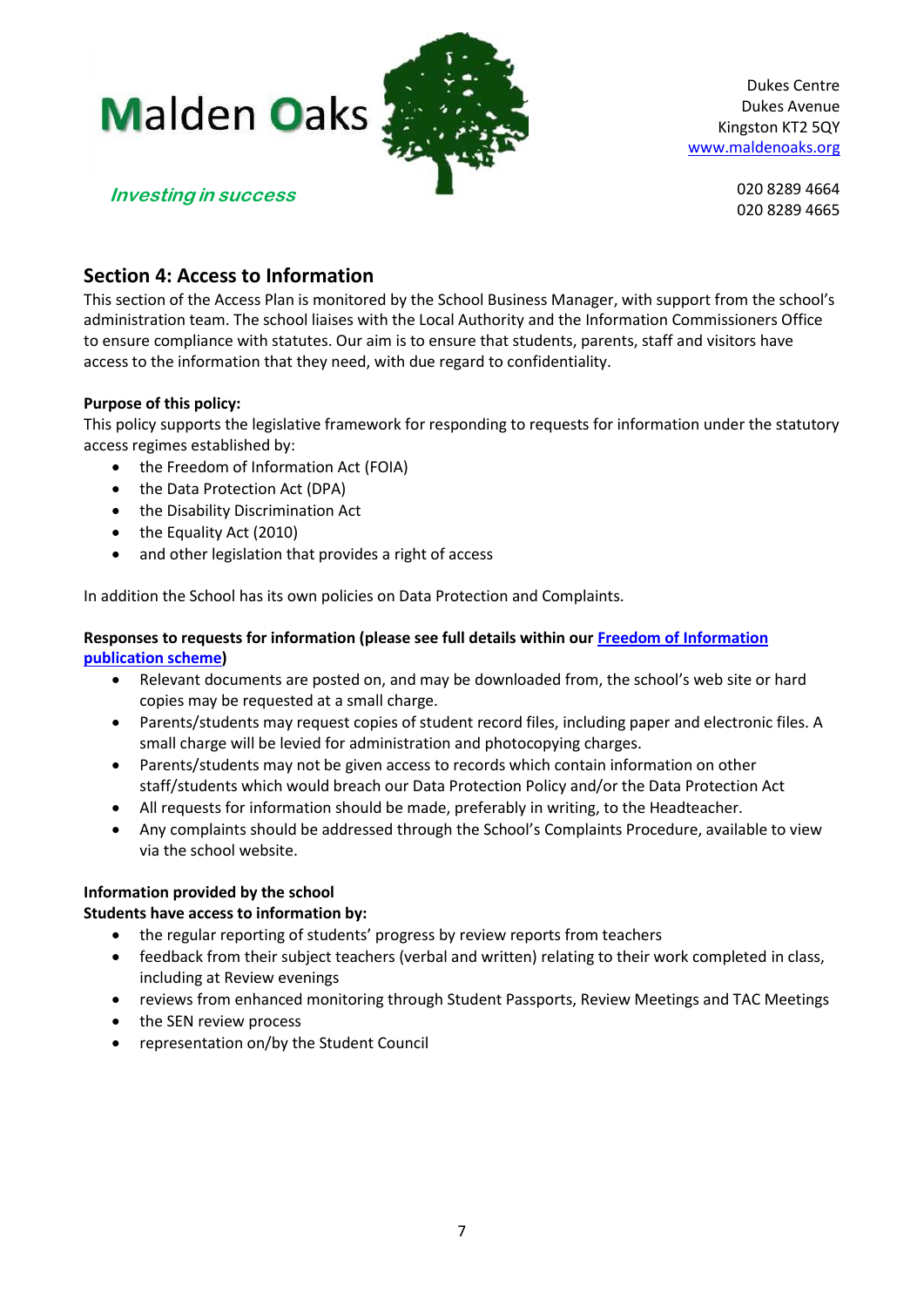# **Malden Oaks**



Dukes Centre Dukes Avenue Kingston KT2 5QY [www.maldenoaks.org](http://www.maldenoaks.org/)

**Investing in success**

020 8289 4664 020 8289 4665

## **Parents have access to information by:**

- the regular reporting of their child's progress by written review reports from teachers
- teachers' written comments by text to parents, letters and emails to parents; telephone conversations
- talking to teachers and support staff at Review Evenings
- the school's website
- by prior appointment to visit the school
- specific requests for information (see above)
- through appointments with teachers (SEN reviews, reviewing Individual Behaviour Plans, Pastoral Support Plans, the Common Assessment Framework and the Team Around the Child mechanisms)
- SEN information to parents: at reviews, and with printed documentation, and from relevant professionals outside school supporting the work of the school

## **Visitors / external agencies / individuals have access to information (on a need-to-know basis only) by:**

- the School's website
- contact with professionals within the school
- by written request to the Headteacher

## **Accessibility of information**

The School aims to provide information in an accessible format and will respond to individual needs and requests as they arise.

For example:

- the School will make information for parents available in a range of different formats, should the need arise, and be aware of font size and legibility when producing written information. during review meetings of children's performance in school, details are confirmed to parents how they can access information
- the School will, if the need arises, aim to provide translation or interpreter services to ensure all parents/students can access information

This Accessibility plan is also available in the following formats, on request to the Headteacher: email; enlarged print version; other formats by arrangement.